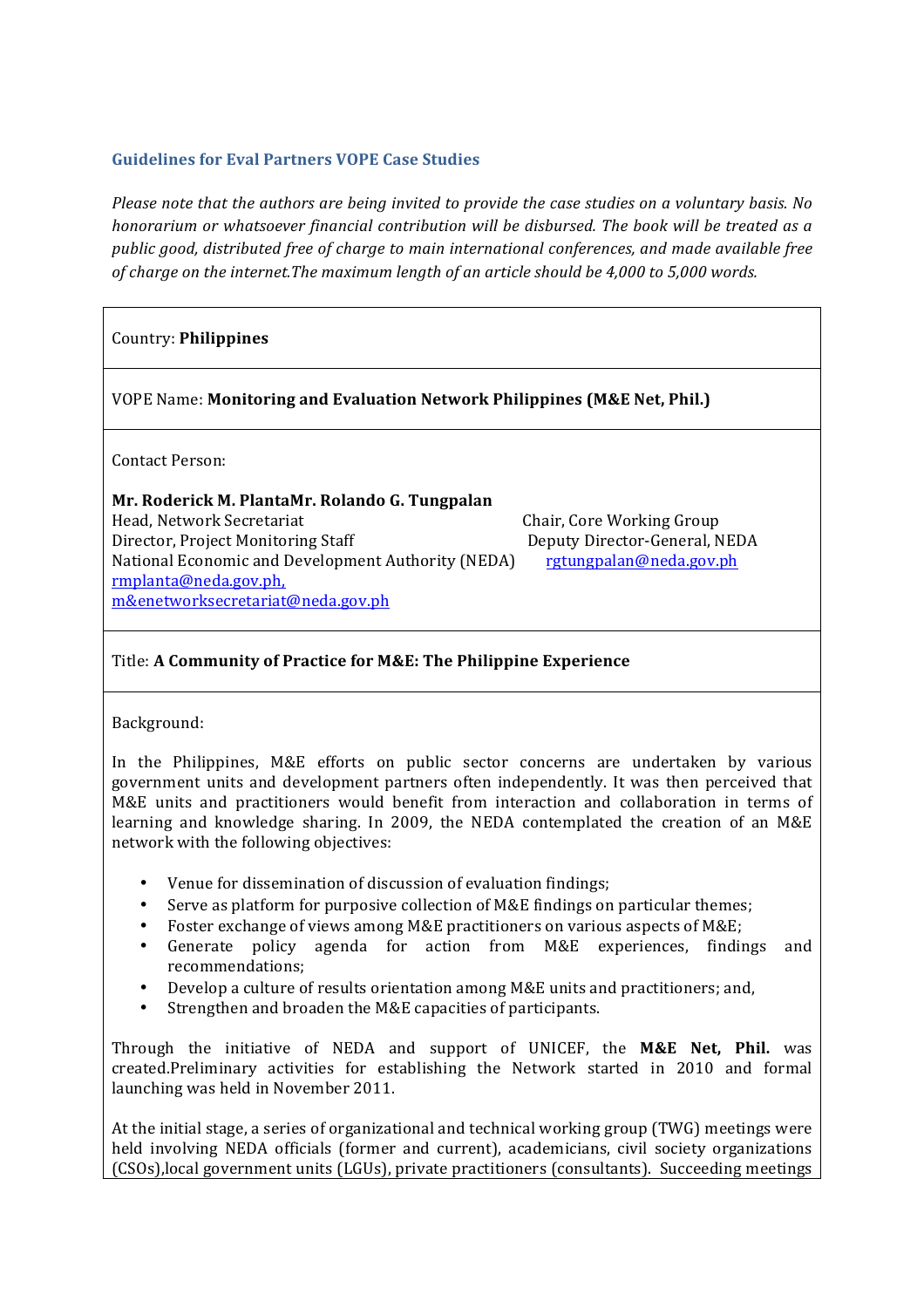were likewise attended by officials from the national government agencies (NGAs) and development partners (DPs). A core/advisory group (with 22 volunteer members) was formed and crafted the mission and vision of the Network as well as identified the activities to be undertaken by the Network.

The first M&E Network forum was held from 7-8 November 2011 wherein the Network was formally launched. The Project Monitoring Staff (PMS) of NEDA serves as the interim Secretariat of the Network.

Strategy and Implementation:

The **M&E Net, Phil.** intends to contribute to:

• Strengthening an enabling environment supportive of evaluation.

The Network is envisioned to contribute to the country's M&E capacity development providing a venue for exchange of ideas, experiences and lessons among evaluation stakeholders (e.g. evaluators, users of evaluation outputs, policymakers).

During the first M&E Network forum, a session was dedicated in presenting the government's evaluation systems from various perspectives (oversight agencies, implementing agencies, local government, statistical agencies).

Developing/strengthening a sustainable strategy to enhance individual capacities to conduct credible and useful evaluations.

The Network intends to continue partnership with various institutions to deliver trainings, as well as organize workshops and webinars on evaluation.

Through the Network Secretariat, evaluation trainings  $(e.g., ex-post evaluation,$ evaluation in development) were conducted with the intention of increasing the evaluation capacity of various practitioners.

Strengthening equity-focused and gender-sensitive evaluation systems and evaluations.

The Network values the involvement of various sectors of the society. The active participation of all sectors is highly advocated with the intention of raising awareness regarding issues consistent with the country's development agenda.

The Network is envisioned to strengthen the culture of evaluation in the country. The Network's website is also designed to allow for sharing, discussion and debates on M&E initiatives and international practices.

Bottlenecks/Challenges:

Challenges of the Network include resource mobilization, continuous promotion of the Network, and sustainability (membership, permanent secretariat, MIS, etc.)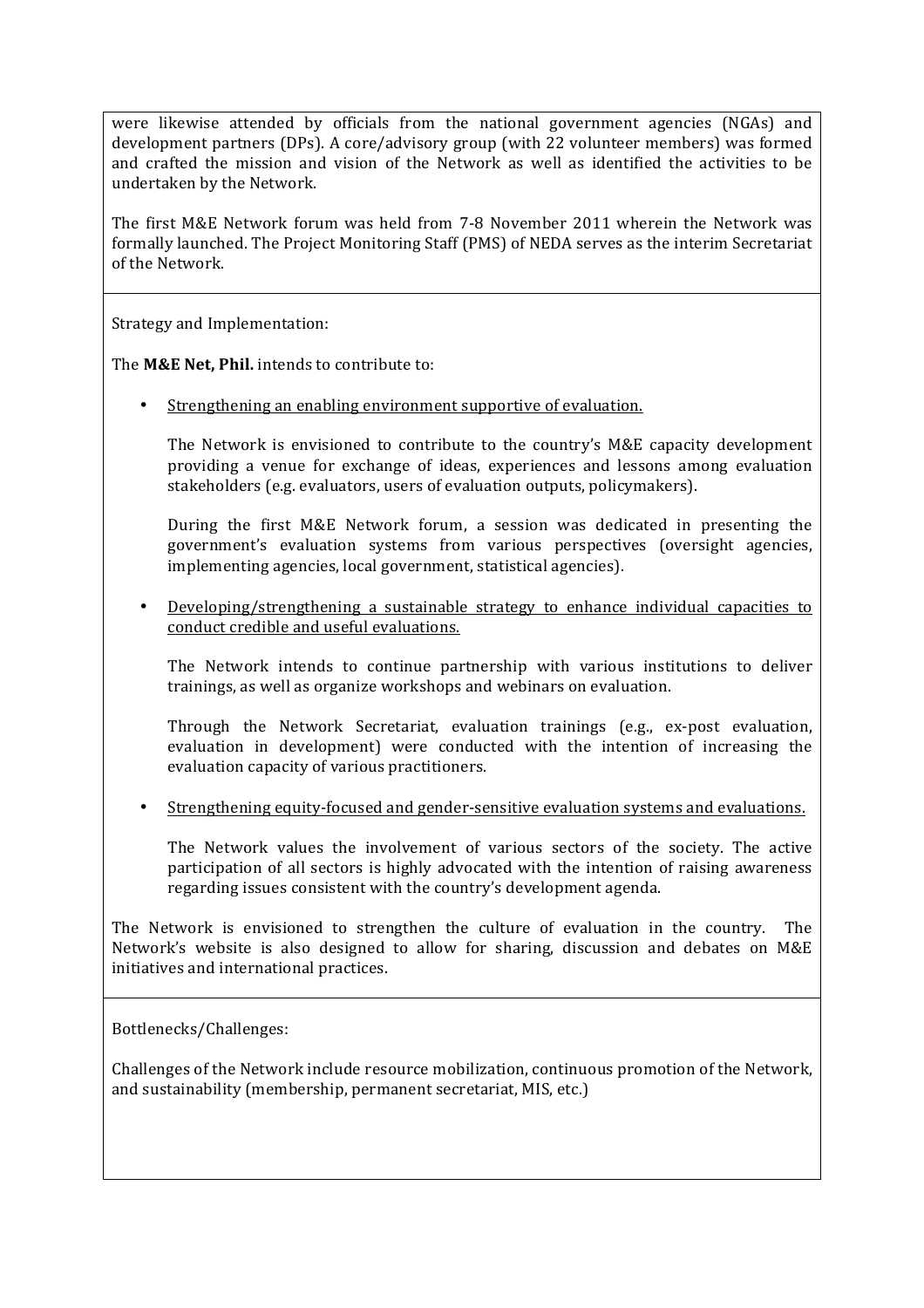Progress and Results:

To date, the following are the accomplishments of the Network:

- Conduct of the first M&E Network forum:
- Conduct of evaluation capacity- building seminars/workshops (e.g. Sharing of Sri Lanka's Experience on Monitoring and Evaluation Network ; Training Workshop on Evaluation in Development: How to Design, Conduct, Manage and Use Evaluation);
- Attendance to capacity building conferences (e.g. Workshop on Evaluation and Evaluation Systems Building in Myanmar); and,
- Creation of a website configured to allow for sharing, discussion and debates on  $M&E$ initiatives.

Key Enabling Factors:

The following were the recognized strengths of the Network which are expected to contribute to the achievement of the Network's objectives:

- Network is government-led and balanced by civil society organizations and private practitioners' participation;
- Network members characterized with rich M&E experience; and,
- Active participation of implementing agencies of the government, development partners, and international M&E organizations.

Innovations and Lessons Learned:

Broad-based membership is crucial to ensure that the initiatives of the Network would be sustained.

### Next Steps:

The following are the upcoming activities of the Network:

- The second annual forum of the Network is set in the fourth quarter of 2012, with the theme *Evaluation Policy: A Gateway to Improved Performance and Accountability*. The Forum aims to: (1) advocate the value of measuring performance and success in development interventions; (2) generate a dialogue on the relevance of mainstreaming an equity approach to data management and dissemination; and, (3) discuss the relevance of anational evaluation policy framework.
- Continued partnership with various institutions to deliver capacity building initiatives such as trainings, workshops and webinars on evaluation.
- A compendium of the materials utilized in the first **M&E Net, Phil.** Forum is being